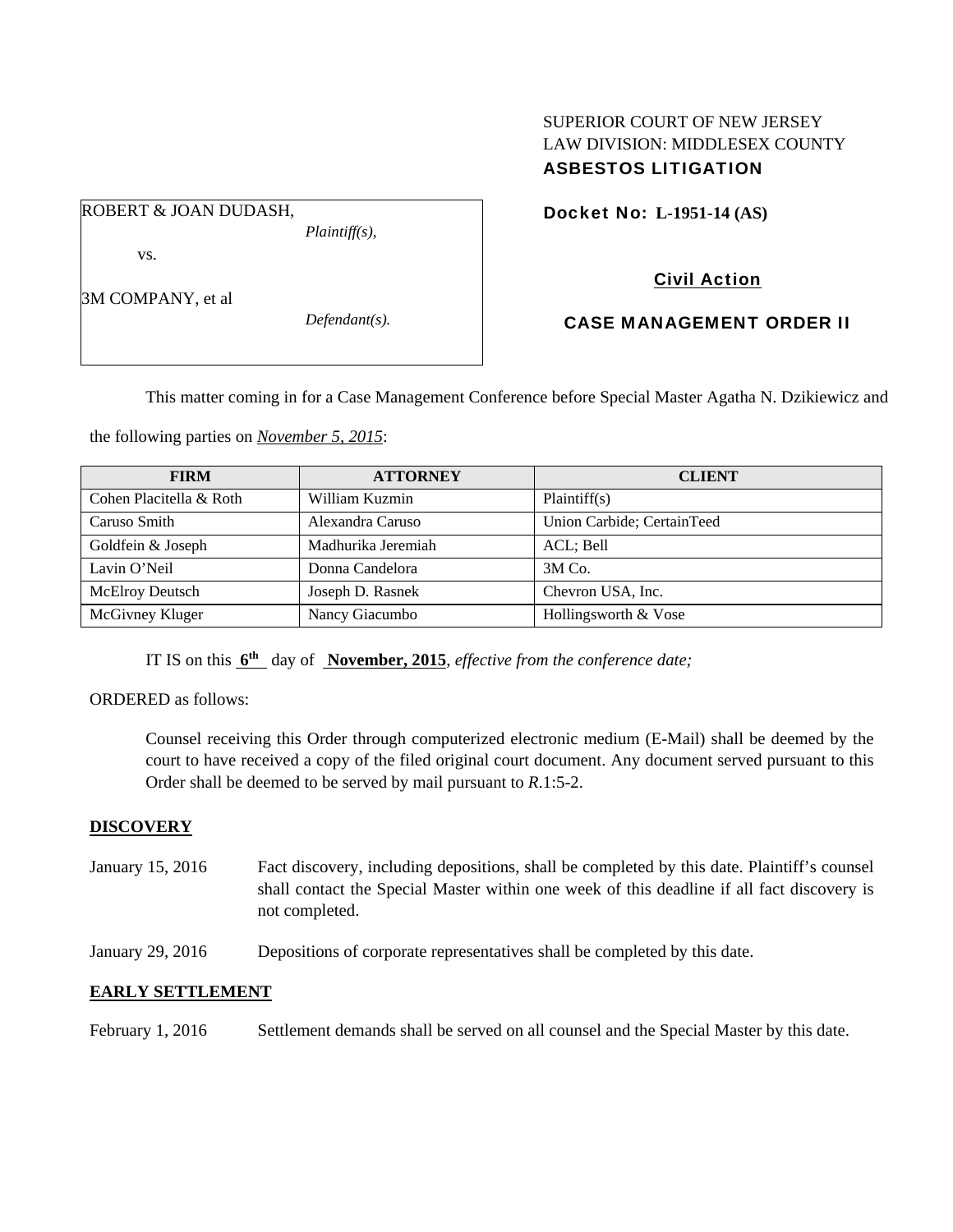#### **SUMMARY JUDGMENT MOTION PRACTICE**

| February 5, $2016$ | Plaintiff's counsel shall advise, in writing, of intent not to oppose motions by this date. |
|--------------------|---------------------------------------------------------------------------------------------|
| February 19, 2016  | Summary judgment motions shall be filed no later than this date.                            |
| March 18, 2016     | Last return date for summary judgment motions.                                              |

#### **MEDICAL DEFENSE**

- November 30, 2015 Plaintiff shall serve executed medical authorizations for the release of pathology by this date.
- April 15, 2016 Defendants shall identify its medical experts and serve medical expert reports, if any, by this date. **In addition, defendants shall notify plaintiff's counsel (as well as all counsel of record) of a joinder in an expert medical defense by this date.**

#### **LIABILITY EXPERT REPORTS**

- February 8, 2016 Plaintiff shall identify its liability experts and serve liability expert reports or a certified expert statement by this date or waive any opportunity to rely on liability expert testimony.
- April 15, 2016 Defendants shall identify its liability experts and serve liability expert reports, if any, by this date or waive any opportunity to rely on liability expert testimony.

#### **ECONOMIST EXPERT REPORTS**

February 8, 2016 Plaintiff shall identify its expert economists and serve expert economist report(s), if any, by this date or waive any opportunity to rely on economic expert testimony.

April 15, 2016 Defendants shall identify its expert economists and serve expert economist report(s), if any, by this date or waive any opportunity to rely on economic expert testimony.

#### **EXPERT DEPOSITIONS**

May 6, 2016 Expert depositions shall be completed by this date. To the extent that plaintiff and defendant generic experts have been deposed before, the parties seeking that deposition in this case must file an application before the Special Master and demonstrate the necessity for that deposition. To the extent possible, documents requested in a deposition notice directed to an expert shall be produced three days in advance of the expert deposition. The expert shall not be required to produce documents that are readily accessible in the public domain.

#### **PRE-TRIAL AND TRIAL**

February 18, 2016 The settlement conference previously scheduled on this date is **cancelled**.

\_\_\_\_\_\_\_\_\_\_\_\_\_\_\_\_\_\_\_\_\_\_\_\_\_\_\_\_\_\_\_\_\_\_\_\_\_\_\_\_\_\_\_\_\_\_\_\_\_\_\_\_\_\_\_\_\_\_\_\_\_\_\_\_\_\_\_\_\_\_\_\_\_\_\_\_\_\_\_\_\_\_\_\_\_\_\_\_\_\_\_\_\_\_\_\_\_\_\_\_\_\_\_\_\_\_\_\_\_\_